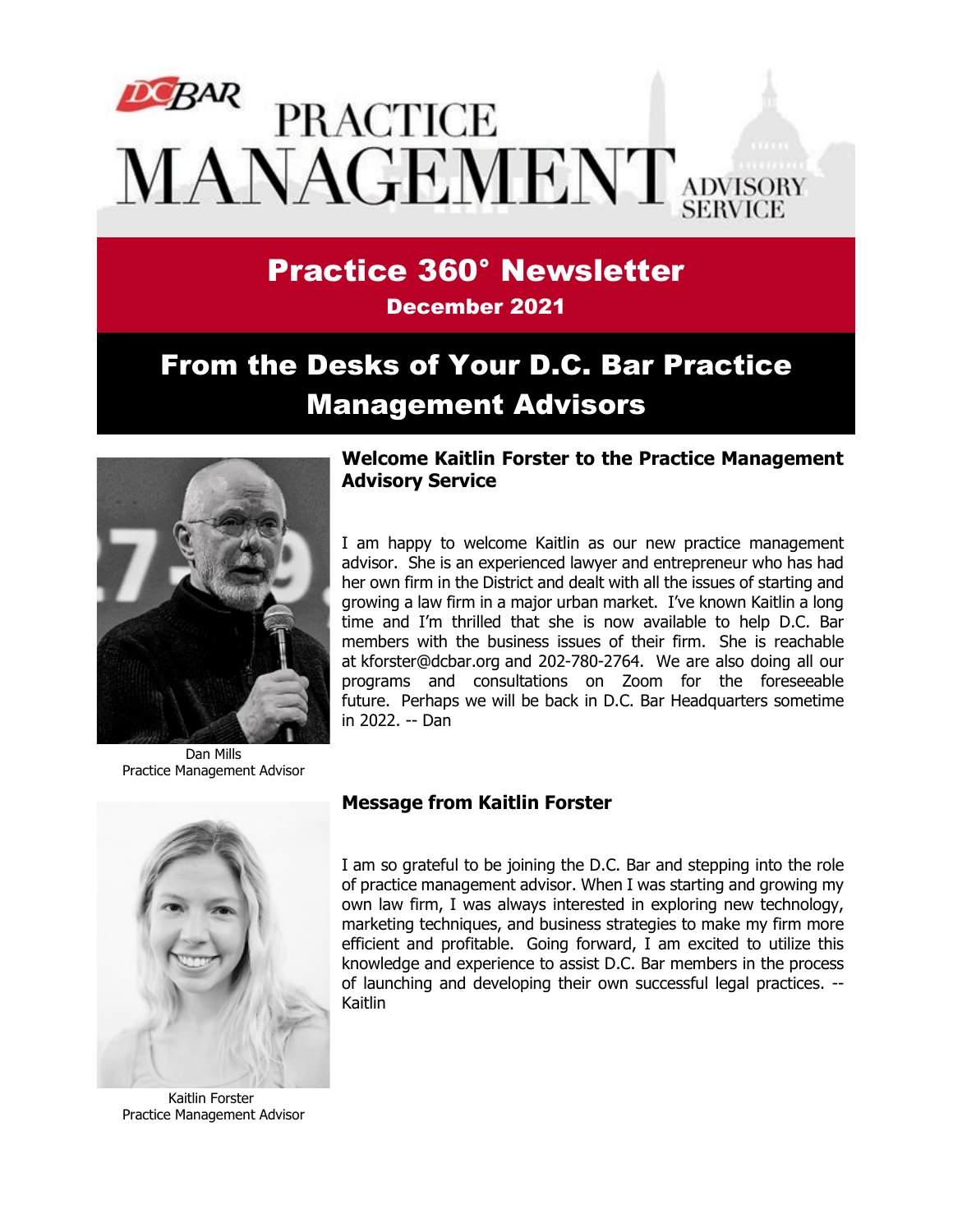## Managing Money



Our next session is December 6, 2021 on Zoom. Learn how to onboard a new client by creating the appropriate fee agreement; make the proper entries onto the client ledger and trust account, when needed; track the established earning mechanism; and make proper entries in the firm's<br>operating or business account. operating or business account.

[Register for an upcoming session or schedule a session for](https://www.dcbar.org/for-lawyers/practice-management-advisory-service/courses-and-trainings/managing-money?utm_source=Real%20Magnet&utm_medium=INSERT_CHANNEL&utm_campaign=INSERT_LINK_ID)  [your firm here.](https://www.dcbar.org/for-lawyers/practice-management-advisory-service/courses-and-trainings/managing-money?utm_source=Real%20Magnet&utm_medium=INSERT_CHANNEL&utm_campaign=INSERT_LINK_ID) 



# Lunch and Learn

**All Lunch and Learn programs begin at Noon on Zoom.**

Register for any or all at [lunchandlearn@dcbar.org](mailto:lunchandlearn@dcbar.org?subject=Lunch%20and%20Learn)

**December 9, 2021** How Hive Mind Can Help Your Law Firm Join Sara Kropf, Pratibha Agarwal and Jane Lemley as they discuss how their mastermind group has helped them grow their law firms.

**[Register](https://dcbar.inreachce.com/Details/Information/c6ef5347-58ab-4cdf-aba5-456c50f7bc1d)**

Program sponsored by [netdocuments](https://www.netdocuments.com/ad/turn-chaos-into-collaboration?utm_source=dcbar&utm_medium=link&utm_campaignid=&utm_campaign=360news)

#### Read more at **[Small Firm Lunch](https://www.dcbar.org/for-lawyers/practice-management-advisory-service/courses-and-trainings/small-firm-lunch-and-learn-series?utm_source=Real%20Magnet&utm_medium=INSERT_CHANNEL&utm_campaign=INSERT_LINK_ID) and Learn Series**

All programs begin at Noon. You may attend by Zoom video conference. Register for any or all [here.](https://www.dcbar.org/for-lawyers/practice-management-advisory-service/courses-and-trainings/small-firm-lunch-and-learn-series?utm_source=Real%20Magnet&utm_medium=INSERT_CHANNEL&utm_campaign=INSERT_LINK_ID)

The Lunch and Learn Series is [here.](https://www.dcbar.org/for-lawyers/practice-management-advisory-service/courses-and-trainings/small-firm-lunch-and-learn-series?utm_source=Real%20Magnet&utm_medium=INSERT_CHANNEL&utm_campaign=INSERT_LINK_ID) New programs are added regularly. Recordings and materials from recent programs are [here.](https://www.dcbar.org/for-lawyers/practice-management-advisory-service/courses-and-trainings/small-firm-lunch-and-learn-series/past-lunch-and-learn-programs?utm_source=Real%20Magnet&utm_medium=INSERT_CHANNEL&utm_campaign=INSERT_LINK_ID) If you have an idea for a program, let us know at: [lunchandlearn@dcbar.org.](mailto:lunchandlearn@dcbar.org)

And if you missed A Higher Bar: How to Exceed Client Expectations in a Virtual World with Tim Bedford of Ruby.com, Protect Your Law Firm from the Biggest Security Threats of 2021 with Tom Lambotte, What Small Firm Lawyers Need to Know about Malpractice & Cyber Insurance with Mark Lefever, Local SEO for Law Firms with Casey Meraz, Automating Billing and Accounting for Lawyers with Deborah Schaefer, Write Your Marketing Plan Now with Mary Ellen Hickman, 20 Ways to Increase You Firm's Online Visibility with Annette Choti, Next Level **Online Oral Communication & Advocacy Skills with Christine Clapp, Collaborative Law** Practice with Alice Ahearn & Emily Baker, the 5 Most Common Trust Accounting Mistakes with

Tom Boyle, or any other programs this year, here are the [recordings and materials.](https://www.dcbar.org/for-lawyers/practice-management-advisory-service/courses-and-trainings/small-firm-lunch-and-learn-series/past-lunch-and-learn-programs?utm_source=Real%20Magnet&utm_medium=INSERT_CHANNEL&utm_campaign=INSERT_LINK_ID)

# Basic Training & Beyond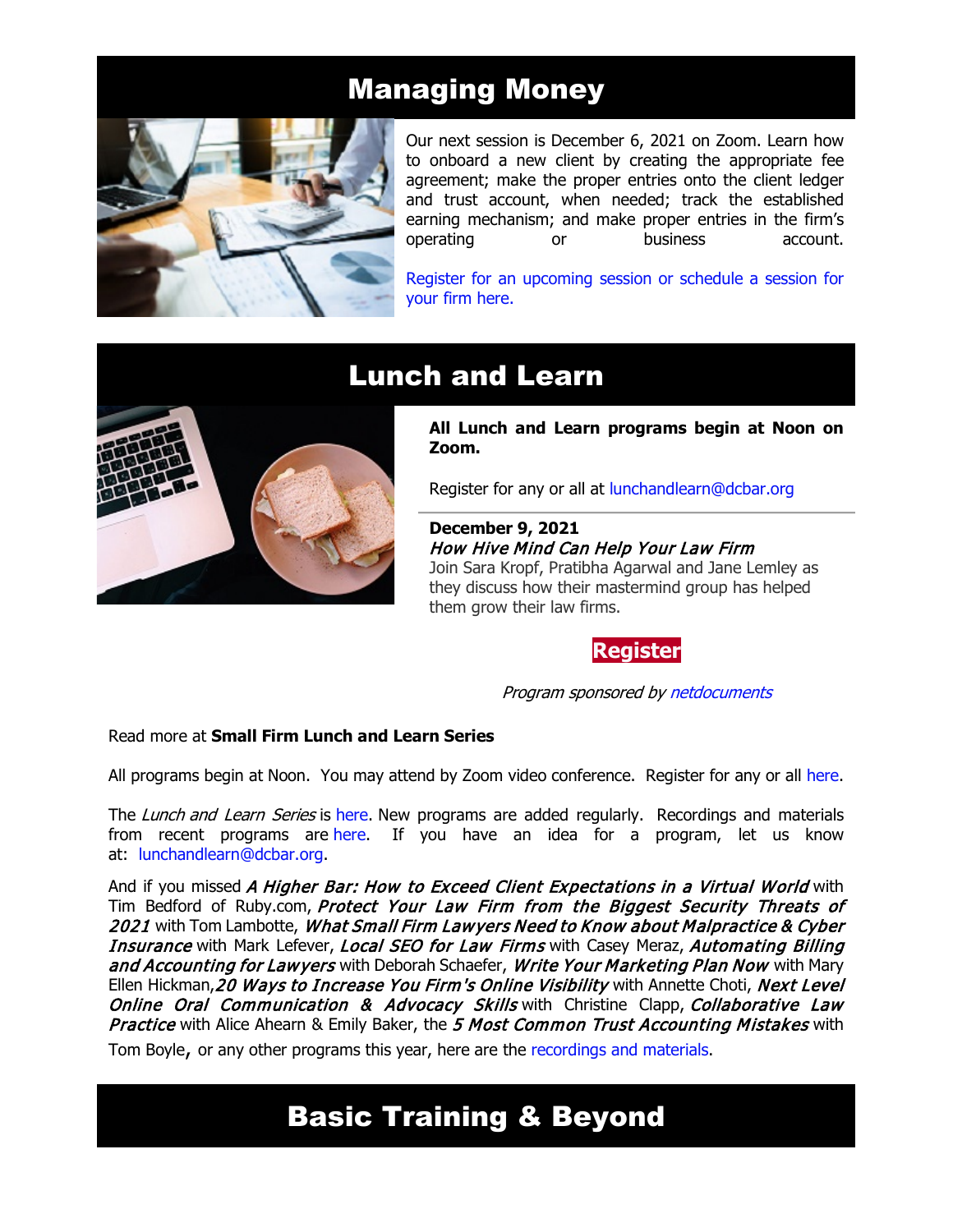

Calendar

Here is how to start, grow and manage a law firm in a large, urban market during a pandemic. Our monthly [Basic](http://www.mmsend31.com/link.cfm?r=zvkjaWqFFUTRz65Avl-Ftw%7E%7E&pe=c3ph7NU-Re1l6uj-xoZC_Nqnf2HGTrpIRRfl_qZmlgZN_I06rShTZ-AlGs0Wp7CGgKUozsdU2izsioLhmXaRbg%7E%7E&t=prXb-jowJMuBRf73r4YKRA%7E%7E)  [Training & Beyond](http://www.mmsend31.com/link.cfm?r=zvkjaWqFFUTRz65Avl-Ftw%7E%7E&pe=c3ph7NU-Re1l6uj-xoZC_Nqnf2HGTrpIRRfl_qZmlgZN_I06rShTZ-AlGs0Wp7CGgKUozsdU2izsioLhmXaRbg%7E%7E&t=prXb-jowJMuBRf73r4YKRA%7E%7E)**,** is set for December 8 and 15 (9:15 a.m. – 4:30 p.m.)

We will meet by Zoom videoconference [Register here.](http://www.mmsend31.com/link.cfm?r=zvkjaWqFFUTRz65Avl-Ftw%7E%7E&pe=BxjSlIjTK_3i3Os02s37pODjnSEaSaIBfLm0UarKy-K07-G29KY0F7SoVNdKQgSYIVrXVvuyFBcMiPY5X35JOA%7E%7E&t=prXb-jowJMuBRf73r4YKRA%7E%7E)

This program has been presented 284 times for more than 4,000 lawyers over the last thirteen years and many have launched and are operating small law firms. We keep in touch with many small firms and what we learn informs the content for this program.

# PMAS Links and Free Downloads

[Law Firm Management Assessment \(Self-Check\)](https://www.dcbar.org/for-lawyers/practice-management-advisory-service/practice-tips-and-compliance/self-check?utm_source=Real%20Magnet&utm_medium=INSERT_CHANNEL&utm_campaign=INSERT_LINK_ID)

[Small firm legal trends and compensation reports](https://www.dcbar.org/for-lawyers/practice-management-advisory-service/courses-and-trainings/basic-training-beyond/basic-training-beyond-supplements?utm_source=Real%20Magnet&utm_medium=INSERT_CHANNEL&utm_campaign=INSERT_LINK_ID)

[e-Manual for Basic Training & Beyond](https://documentcloud.adobe.com/link/review?uri=urn:aaid:scds:US:2182dc5f-4a8c-435d-bb76-280eddc57a6d)

[More PMAS programs](https://www.dcbar.org/for-lawyers/practice-management-advisory-service/courses-and-trainings?utm_source=Real%20Magnet&utm_medium=INSERT_CHANNEL&utm_campaign=INSERT_LINK_ID)

### **December 2021**

PMAS Calendar

**December 6** – Managing Money **December 8** – Day 1 of Basic Training & Beyond **December 9** – How Hive Mind Can Help Your Law Firm **December 15** – Day 2 of Basic Training & Beyond

# COVID Resources

Here is new ethics guidance on **Lawyer-Directors Representing Entity-Clients,** [Legal Ethics Opinion 382](https://www.dcbar.org/For-Lawyers/Legal-Ethics/Ethics-Opinions-210-Present/Ethics-Opinion-382?utm_source=Real%20Magnet&utm_medium=INSERT_CHANNEL&utm_campaign=INSERT_LINK_ID)**.**

#### Other Events

**Ethics** 

For the results of the groundbreaking study on attorney mental health and well-being, [click here.](https://www.dcbar.org/news-events/news/california-lawyers-association-and-the-d-c-bar-ann?utm_source=Real%20Magnet&utm_medium=INSERT_CHANNEL&utm_campaign=INSERT_LINK_ID)

[Continuing Legal Education programs](https://dcbar.inreachce.com/SearchResults?searchType=1&category=b7426509-0fca-4650-bf8a-8c9ace05de88)

[Communities Events](https://join.dcbar.org/eweb/DynamicPage.aspx?site=dcbar&webcode=EventList&utm_source=Real%20Magnet&utm_medium=INSERT_CHANNEL&utm_campaign=INSERT_LINK_ID)

[Pro Bono Center training programs](https://www.dcbar.org/pro-bono/resources-and-training/pro-bono-center-training-program?utm_source=Real%20Magnet&utm_medium=INSERT_CHANNEL&utm_campaign=INSERT_LINK_ID)

[Coping During COVID-19: You Are Not Alone](https://www.dcbar.org/news-events/news/coping-during-covid-19-you-are-not-alone?utm_source=Real%20Magnet&utm_medium=INSERT_CHANNEL&utm_campaign=INSERT_LINK_ID) (D.C. Bar, Lawyer Assistance Program)

[COVID-19 and Well-Being](https://dcbarcms-uat3.i3digital.com/DCBar/i3Base/DCBar/For%20Lawyers/Lawyer%20Assistance%20Program/PDFs/covid-19-and-well-being.pdf) (D.C. Bar, Lawyer Assistance Program)

[Well-Being Tips for Working at Home](https://dcbarcms-uat3.i3digital.com/DCBar/i3Base/DCBar/For%20Lawyers/Lawyer%20Assistance%20Program/PDFs/Wellness-Tips-Working-From-Home.pdf) (D.C. Bar, Lawyer Assistance Program)

[Bracing for the Unexpected: Disaster Preparedness for](https://www.dcbar.org/news-events/news/bracing-for-the-unexpected-disaster-preparedness-f?utm_source=Real%20Magnet&utm_medium=INSERT_CHANNEL&utm_campaign=INSERT_LINK_ID)  [Lawyers](https://www.dcbar.org/news-events/news/bracing-for-the-unexpected-disaster-preparedness-f?utm_source=Real%20Magnet&utm_medium=INSERT_CHANNEL&utm_campaign=INSERT_LINK_ID) (D.C. Bar, Practice Management Advisory Service)

[Quick Start Guide to Launching a Firm During the](https://www.dcbar.org/getmedia/d28b7c4b-3dcb-419e-828d-fdc2340588f9/Career-disruption-setting-up-a-law-firm-quickly-resources?utm_source=Real%20Magnet&utm_medium=INSERT_CHANNEL&utm_campaign=INSERT_LINK_ID)  [Pandemic](https://www.dcbar.org/getmedia/d28b7c4b-3dcb-419e-828d-fdc2340588f9/Career-disruption-setting-up-a-law-firm-quickly-resources?utm_source=Real%20Magnet&utm_medium=INSERT_CHANNEL&utm_campaign=INSERT_LINK_ID) (D.C. Bar, Practice Management Advisory Service)

[New Law Firm Quick Start Technology Guide](https://www.dcbar.org/getmedia/34a3addd-9a13-4fc7-8e68-fbc2be8b50e0/Quick-start-Tech-Guide-final?utm_source=Real%20Magnet&utm_medium=INSERT_CHANNEL&utm_campaign=INSERT_LINK_ID) (D.C. Bar, Practice Management Advisory Service)